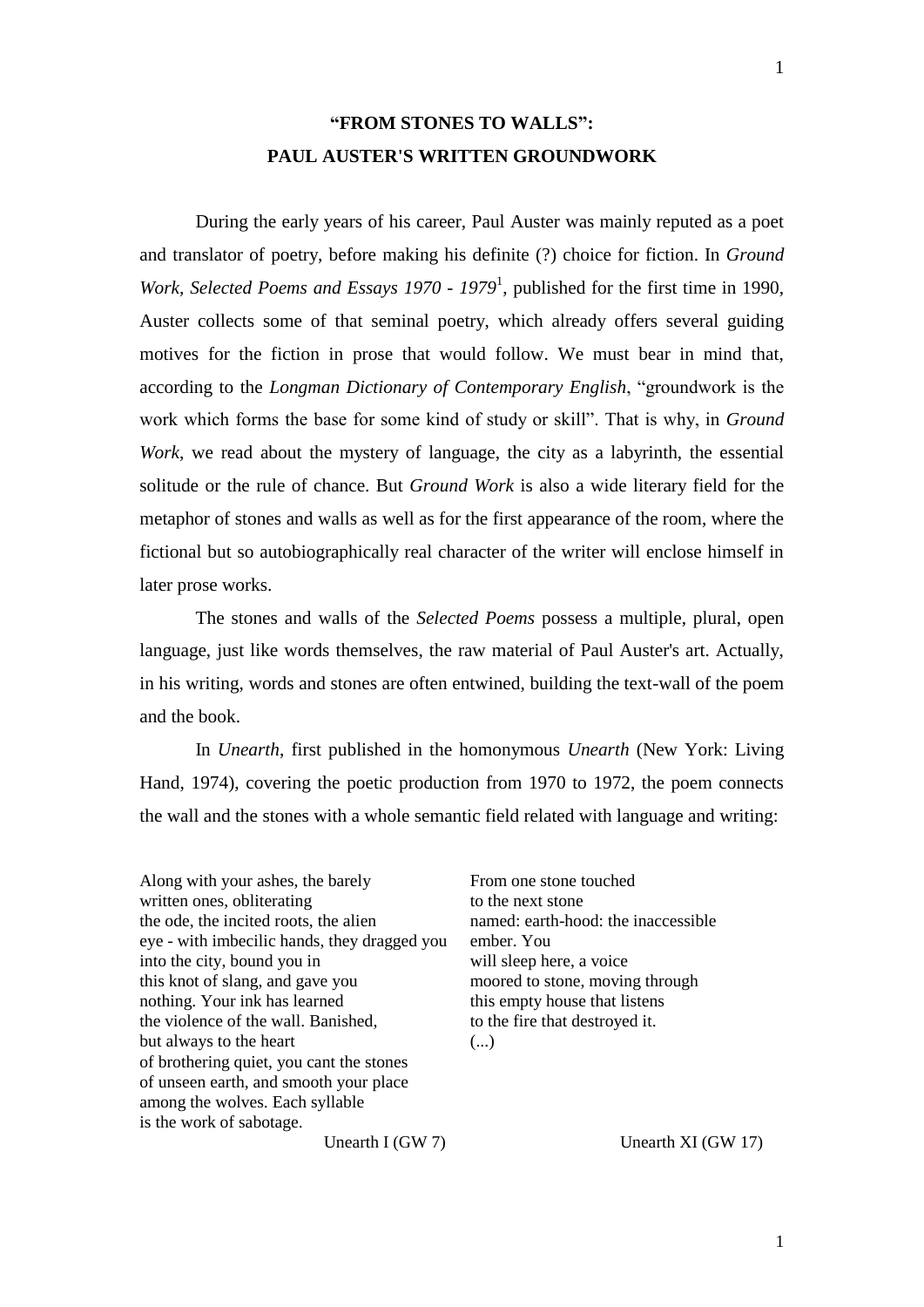"Your ink has learned the violence of the wall": the destructive strength of the stony structure projects itself in writing. Song of Degrees, from Wall Writing<sup>2</sup>, seems to reveal the meaning of that wall:

(...) Through the star mortared wall that rises in our night, your soul will not pass again. (GW 51)

The wall appears as an unsurmountable barrier, the ultimate dissociation, at the end of the poem. When the night comes and the soul passes to the other side of the wall, the return becomes impossible. And the words that will decipher this mystery have not been discovered yet. This obvious metaphor of death is also remarkable as it exists only through the words that build it, because figures of speech are part of a text's language, without an actual existence in the outside world. Through words, the writer both builds the metaphor and exorcises its referent, as he will do later in *The Invention of Solitude*, a long written catharsis of death. The building of the wall (central issue of *The Music of Chance*) is made with stones, just like the building of the text is made with fragments of life and with words which create or report them. Consequently, the following scheme becomes possible:

> WALL  $\Leftrightarrow$  STONES  $\prod$  $\prod$ TEXT  $\Leftrightarrow$  WORDS

At the same time, the creative process of writing is also free to fulfil stones and walls with a myriad of meanings which, according to this perspective, will be both the text's parts and parcels and its final product. Sometimes the wall detaches itself from writing, which observes it in *Song of Degrees*, but comes across the writing process once again in poems such as *Wall Writing* (the writing on the wall or the writing of the wall), *Covenant* and *Hieroglyph*:

(...) Or a word. Come from nowhere In the night Of the one who does not on the inner wall come.

(...) All night I read the braille wounds of your cry

The language of walls. Or one last word cut from the visible. (...)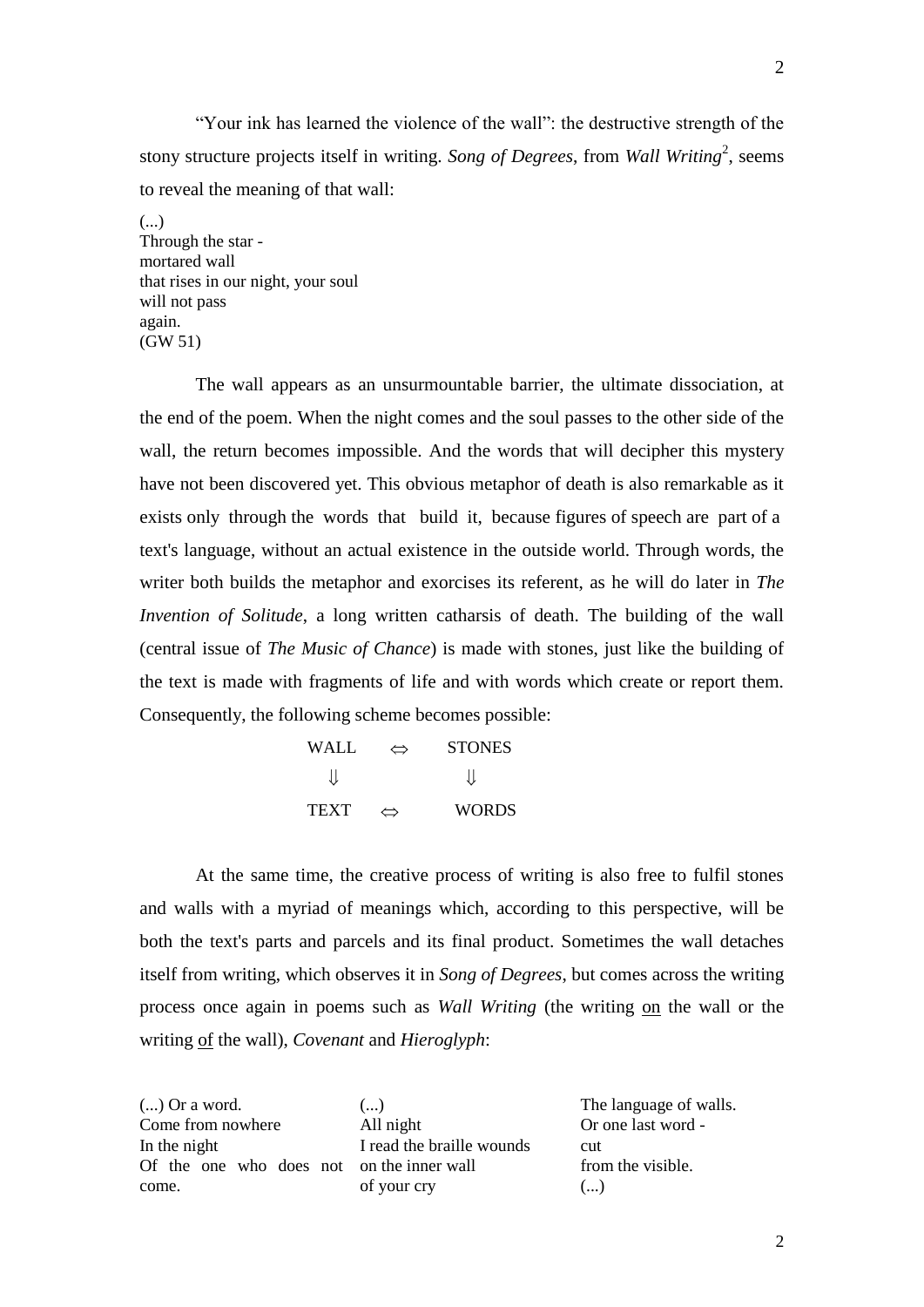Or the whiteness of a word, Scratched into the wall. (...)

> Wall Writing (GW 43) Covenant (GW 44) Hieroglyph (GW 46)

In the first, *Wall Writing*, the creative process seems to emerge, with the anguish in front of the blank page and the triumph of the first written word. In *Covenant* and *Hieroglyph*, one can read "braille wounds" and understand the "language of walls" and of words cut (taken) from the visible world.

Stones belong to the natural world, they live isolated, until the moment when, by the hand of the character-writer, they are harmoniously lined up, building the wall. In order to do so, it is necessary to go through a long *Stone Work*, title of the poem which appears in the original edition of *Wall Writing*, though absent from *Ground Work*, which recalls the carving of words and the verbal art of the poet-artisan<sup>3</sup>:

You took me for a man who wanted to die. Indifferent stone, defiant on the greenest anvil. The earth was page, the most quiet wait before the word, and it was you, fault where the eye began to see, it was you who were dying, to keep me alive. Beyond the wall you worked in stone, and when the stones were small enough to taunt the earth, you hid, voice in the run, and shattered them, to make them rally underfoot, as if they were singing  $(...)$ .

The poet touches and names the stones, bringing them back to life through

poetry:

| From one stone touched | All summer long,                                             | $()$ such yield               |
|------------------------|--------------------------------------------------------------|-------------------------------|
| To the next stone      | by the gradient rasp-light                                   |                               |
| Named                  | of our dark, dune-begetting                                  | as only light will bring, and |
| ()                     | hands: your stones,<br>crumbling back to life<br>around you. | the very stones<br>undead     |
| Unearth XI (GW 17)     | $(\ldots)$                                                   | in the image of themselves.   |
|                        | Meridian (GW 35)                                             | Bedrock (GW 98)               |

Stones are dead beings revived by writing, that leads them from imagination to reality, as an offer to the world. Those literary entities may already exist, erased by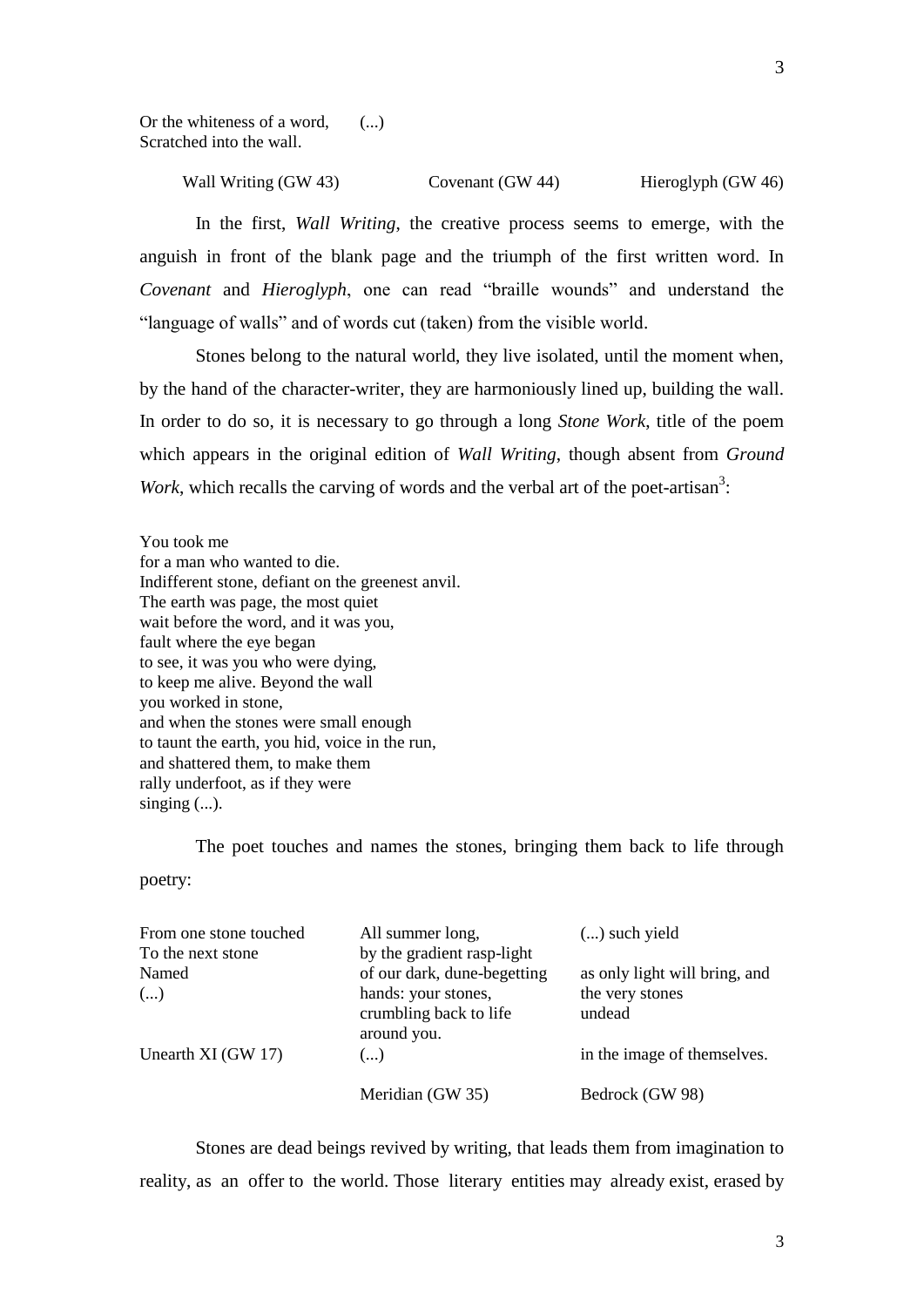common everyday routine, but they acquire through writing a new glare and a new life, like New York, its places and characters, when moved to Paul Auster's fiction. Writing accomplishes a transfusion of life:

(...) as if, in the distance between sundown and sunrise, a hand had gathered up your soul and worked it with the stones into the leaven of earth.

Transfusion<sup>4</sup> (GW 77)

*Disappearances* is also taken from *Fragments from Cold* (and there are so many characters who disappear in Auster's fiction). In this key-poem, we find all these symbols together, in a true work of poetic construction:

1. Out of solitude, he begins again - (...) (...) and therefore a language of stones, since he knows that for the whole of life a stone will give way to another stone

to make a wall

and that all these stones will form the monstrous sum

of particulars. (GW 61)

The written work is born of/in solitude, as in *The Invention of Solitude* and its attempt to overcome the everlasting isolation of life and death or, in *The Music of Chance*, with the construction of the wall that grants an aim to Jim Nashe's lonely wandering. A stone succeeds to another stone, building the wall, a "monstrous sum of particulars": in a global point of view, we can read here the chain of human existence with its relentless cycle of life and death; in a singular vision, this may be interpreted as the image of the building of the text, of the writer's destiny.

| 3. To hear the silence<br>that follows the word of oneself. Murmur | $4. \, (\ldots)$<br>For the wall is a word. And there is no<br>word |
|--------------------------------------------------------------------|---------------------------------------------------------------------|
| of the least stone $(\ldots)$                                      | he does not count<br>as a stone in the wall.                        |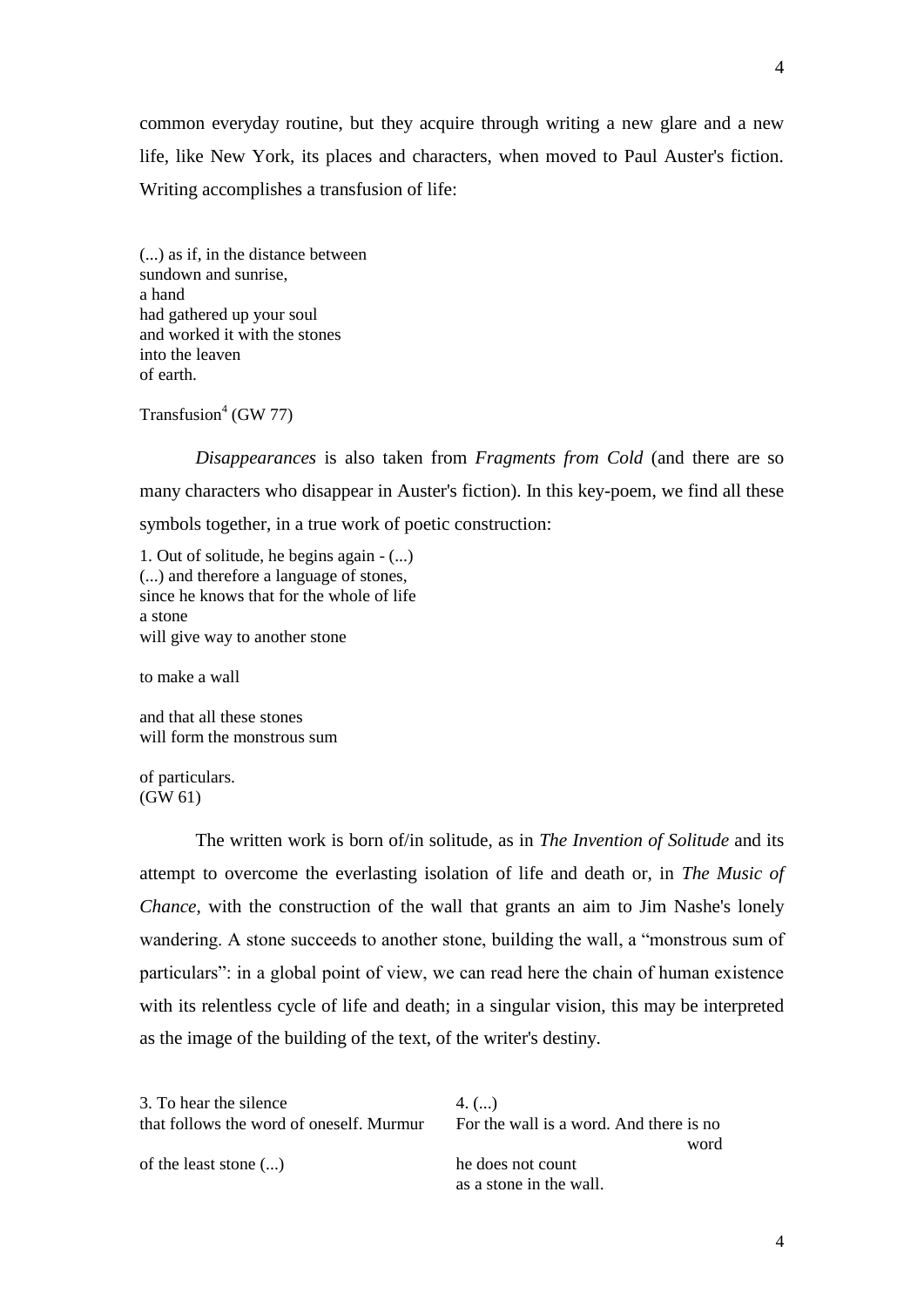| And he will tell                     |                             |
|--------------------------------------|-----------------------------|
| Of each thing he sees in this space, | Therefore, he begins again, |
| And he will tell it to the very wall | ()                          |
| That grows before him:               |                             |
| ()                                   |                             |
| Disappearances (GW 63)               | Disappearances (GW 64)      |

To enumerate everything, to translate all existing items into words seems to be an inhuman task (a "monstrous sum"):

| 6. And of each thing he has seen<br>he will speak -                           | 7.() and the word that would build a wall<br>from the innermost stone<br>of life. $(\ldots)$            |
|-------------------------------------------------------------------------------|---------------------------------------------------------------------------------------------------------|
| the blinding<br>enumeration of stones,<br>even to the moment of death -<br>() | Therefore, there are the many,<br>and all these many lives<br>shaped into the stones<br>of a wall, $()$ |
| Disappearances (GW 66)                                                        | Therefore, he begins again,                                                                             |
|                                                                               | as if it were the last time<br>he would breathe.                                                        |

Disappearances (GW 67-68)

The poet has to accomplish the parallel between stones and words, between the wall and the text, during an endless task with unlimited horizons of meaning, like the insane mission that Peter Stillman imposes upon himself in *City of Glass*: "What do you do with these things ?"; "I give them names" (...) "I invent new words that will correspond to the things"<sup>5</sup>. That's why "It is a wall. And the wall is death. Illegible..." (Disappearances 2): the wall of death haunts the poem once again, not only because it is impossible to look at the other side of that wall and return, but also because it results from an infinite work, which can only end with the death of the craftsman, like the interminable models of the City of the World in *The Music of Chance*.

*Aubade* introduces, for the first time, the theme of exile in the rooms of a house, inside its four walls, a literary context that the fiction of *Moon Palace*, *The Invention of Solitude* and *The New York Trilogy* will develop extensively:

I am your distress, the seam in the wall that opens to the wind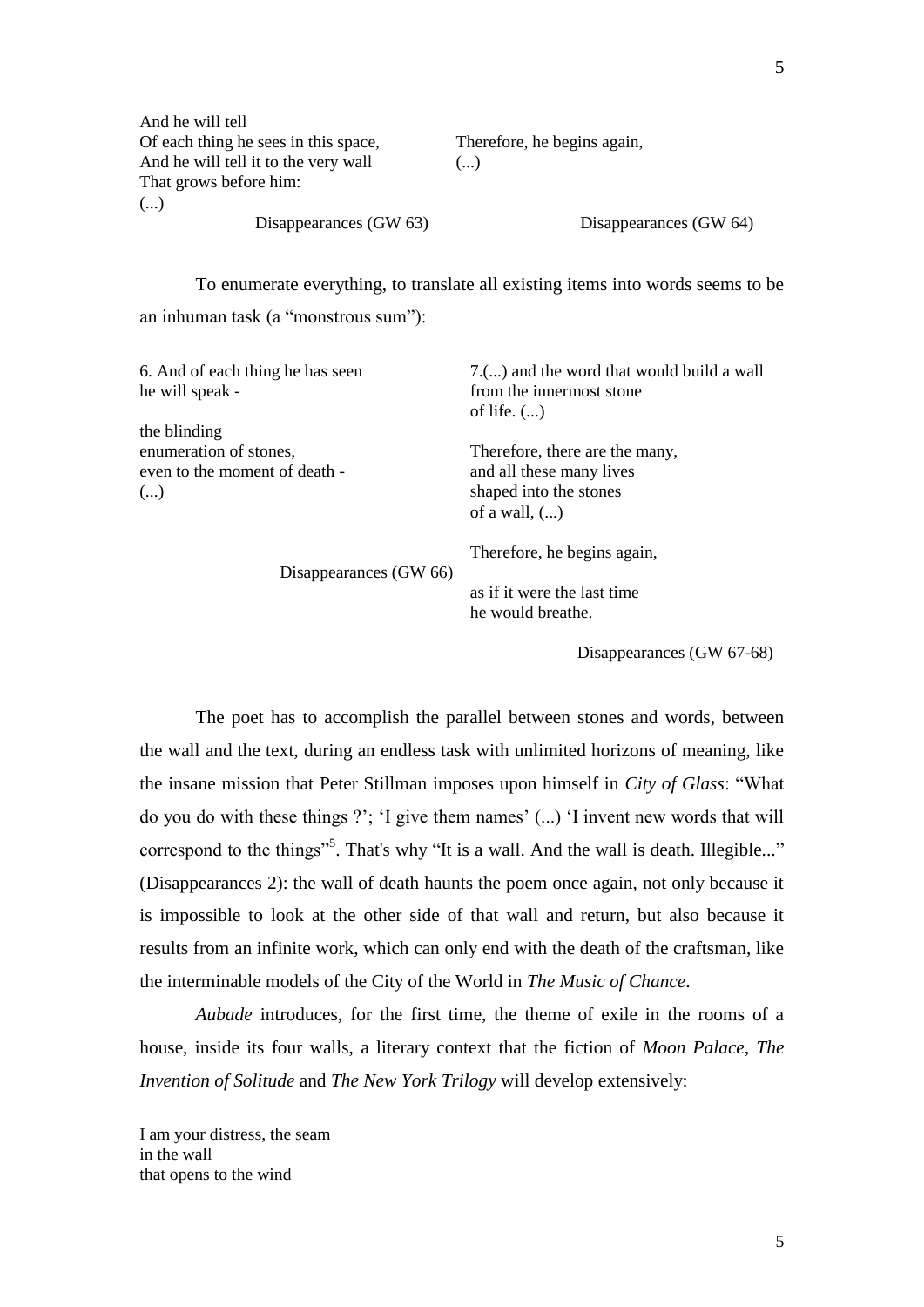and its stammering, storm in the plural - this other name you give your world: exile in the rooms of home. (...) (GW 75)

Once isolated inside the room, it is easier for the character-writer to practice introspection and to reflect about the outside world, as he is protected in the inner space of his own imaginary world. This mental exercise is usually accompanied by a continuous exercise of writing and usually happens before some kind of spiritual revelation, some complete purifying of the self, ultimately reaching physical extinction, as in the open ends of *The New York Trilog*. *White Spaces*, a poem in prose taken from the homonym *White Spaces*<sup>6</sup> announces the power of that exile, experienced in the first person:

I walk within these four walls, and for as long as I am here I can go anywhere I like. I can go from one end of the room to the other and touch any of the four walls, or even all the walls, one after the other, exactly as I like. If the spirit moves me, I can stand in the center of the room. If the spirit moves me in another direction, I can stand in any one of the four corners. Sometimes I touch one of those four corners and in this way bring myself into contact with two walls at the same time. Now and then I let my eyes roam up to the ceiling, and when I am particularly exhausted by my efforts there is always the floor to welcome my body. The light, streaming through the windows, never casts the same shadow twice, and at any given moment I feel myself on the brink of discovering some terrible, unimagined truth. These are moments of great happiness for me (GW 85).

A "white space" contains in itself everything that a text might mean: "Where no possibility exists, everything becomes possible again" (*The Death of Sir Walter Ralegh,* GW 164), not only because of the infinite potential of creative writing but also because of the uncountable meanings that readers are allowed to find in that same text.

But can we consider death as the end of words or is that same end of words the actual death? In *City of Glass*, Quinn stops writing in his red notebook because he dies or does he die because he has ceased writing ("What will happen when there are no more pages in the red notebook?" NYT 131)? Words and life are inseparable, that is why:

As if the first word comes only after the last, after a life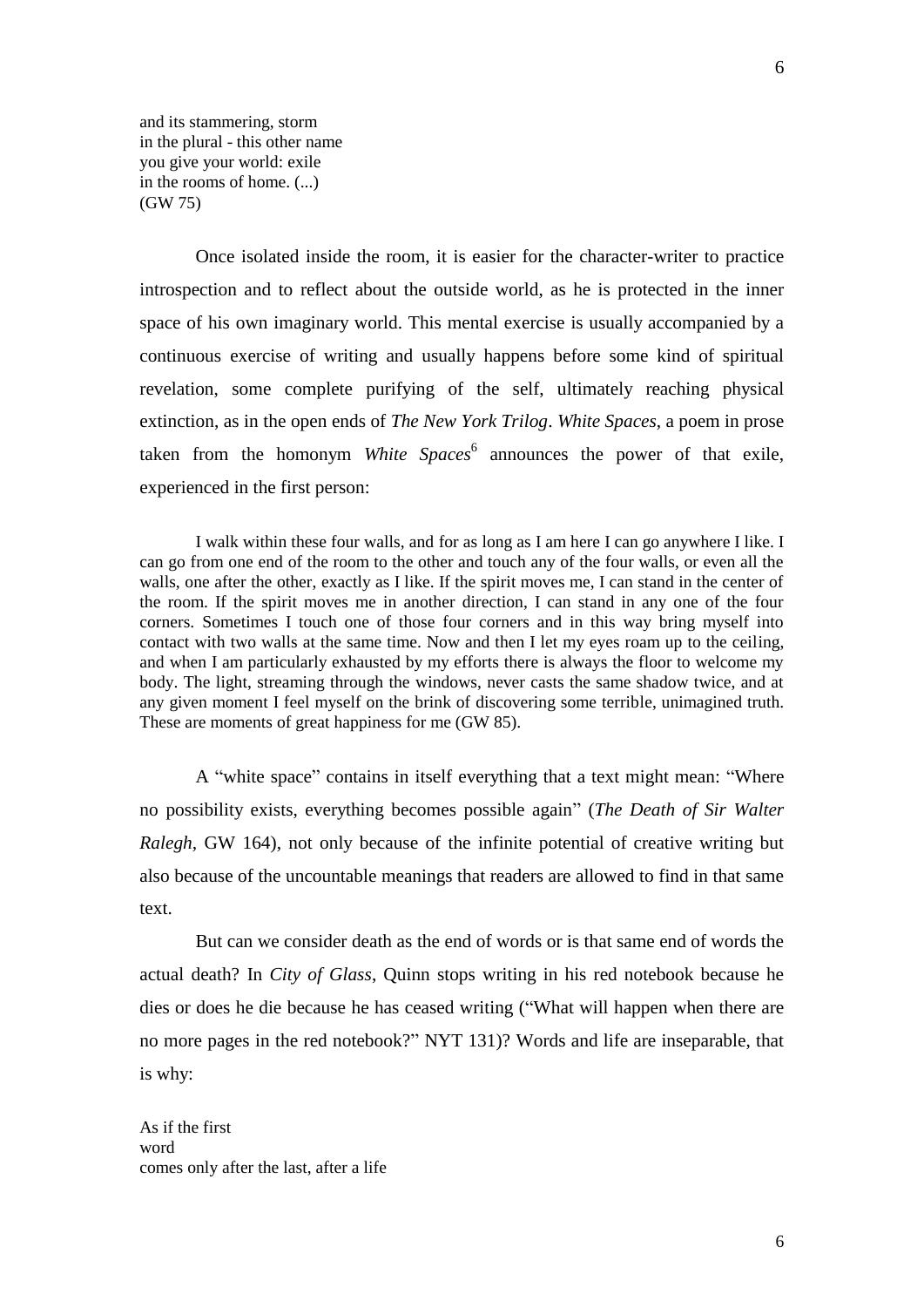of waiting for the word

that was lost. To say no more than the truth of it: men die, the world fails, the words

have no meaning. And therefore to ask only for words.

Stone wall. Stone heart. Flesh and blood. As much as all this. More.

S.A. 1911-1979 (GW 92)

According to this poem's imagery, the heart changes into stone, it vanishes into the wall (or beyond the wall) after uttering or writing the last word. Inside Quinn's room, after his disappearance ("Wherever he may have disappeared to..." NYT 132), only one object lies on the floor: the red notebook, the center of Quinn's last moments of life and writing. The sole remnants of Quinn are the words he has written on its pages.

We have chosen *The Death of Sir Walter Ralegh* (1975), one of *Ground Work*'s thirteen essays, because it forms a kind of *continuum* with Auster's poetry, recovering the concept of the wall as a metaphor for death, depicted as the boundary of the space where someone is waiting for death:

The Tower is stone and the solitude of stone. There is nothing here but thought, and there is nothing. The man is a stone that breathes, and he will die. The only thing that waits for him is death (GW 164).

In this poetic essay, solitude is invented in stone, the central character is but a stone in someone else's chess. In this prison, there's only space for thought and for the certainty of death. The overwhelming walls are as dangerously omnipresent as the untouchable wall of death, both unsurmountable: "For death is a very wall, and beyond this wall no one can pass" (GW 165). In this limb of total loneliness:

He can breathe, he can walk, he can speak, he can read, he can write, he can sleep. He can count the stones. He can be a stone that breathes, or he can write the history of the world (GW 166).